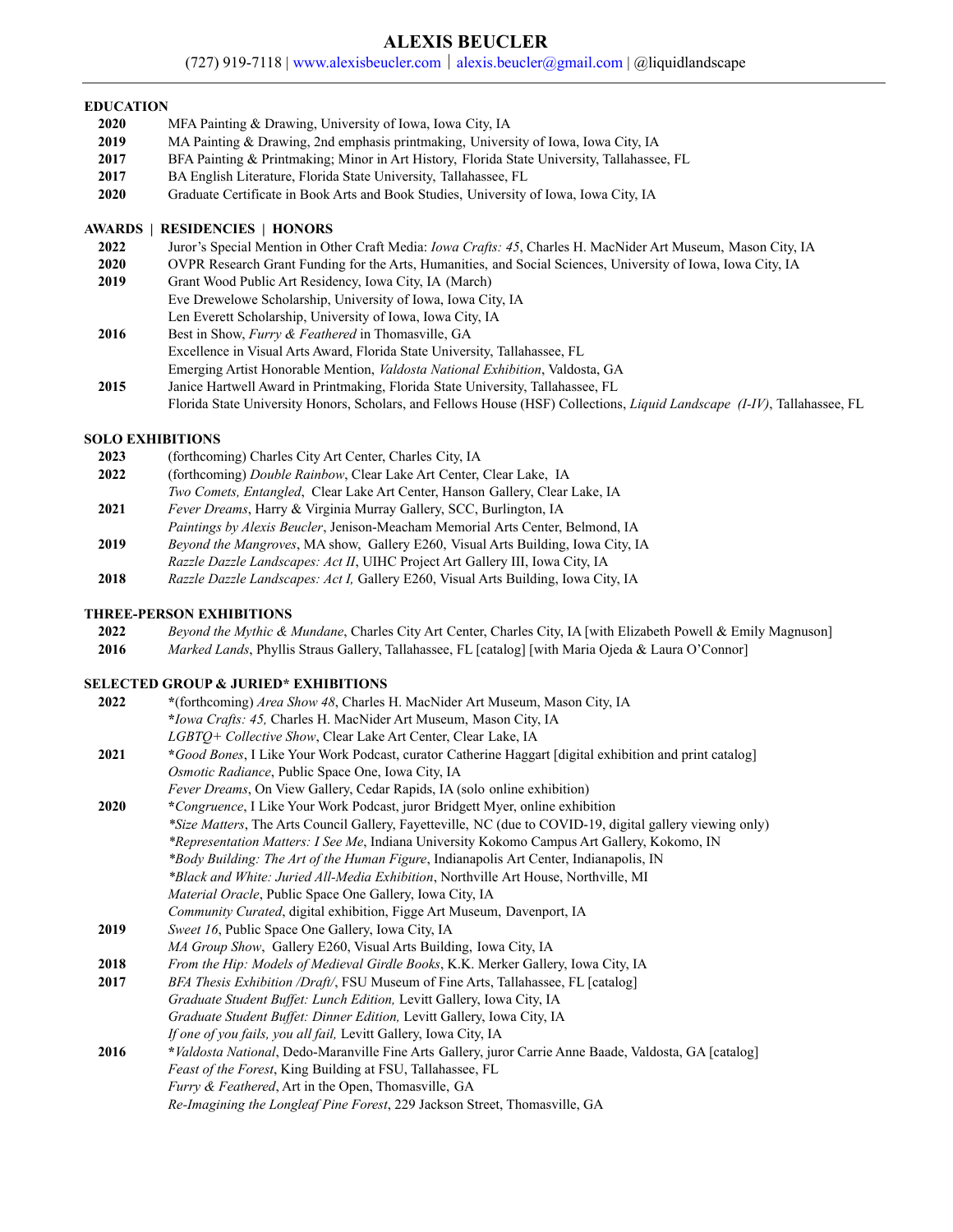# **ALEXIS BEUCLER**

(727) 919-7118 | [www.alexisbeucler.com](http://www.alexisbeucler.com) | [alexis.beucler@gmail.com](mailto:alexis.beucler@gmail.com) | @liquidlandscape

- *Consensus*, Tallahassee Glassworks Gallery, Tallahassee, FL
- *Distraction Destruction*, 621 Annex, Tallahassee, FL
- *An Open Exchange*, Phyllis Straus Gallery, Tallahassee, FL
- *Wait, Wait, Don't Tell Me*, Phyllis Straus Gallery, Tallahassee, FL [catalog]
- **2015** *Tall Tales & Cheap Tricks*, 621 Annex Gallery, Tallahassee, FL

*Lasting Encounters: The Self*, Phyllis Straus Gallery, Tallahassee, FL

- *17th Annual Postcards from the Edge,* Luhring Augustine, New York, NY
- **2014** *Static Feelings: An Installation and Performance*, 621 Annex Gallery, Tallahassee, FL *Ephemeral Sculptures, Installation Art, Participatory Events, and 1000+ Hand-printed Postcards,* 621 Annex Gallery, Tallahassee, FL

## **TEACHING APPOINTMENTS**

```
2022 - 20 Visual Arts Instructor, North Iowa Area Community College, Mason City, IA. Full time position. Oversees Fine Arts
discipline & Graphic Communications program courses, arts internships, budget, gallery, and adjunct liaison.
```
- 23 SP (forthcoming) 3-D Design, Art History II (online), Ceramics, Digital Illustration, Graphic Design II, Painting II
- 22 FA (forthcoming) 2-D Design, Art Appreciation, Art History I (online), Ceramics, Drawing I, Graphic Design I, Painting I
- 22 SMR Art Appreciation (4-week online course)
- 22 SP 3-D Design, Ceramics, Digital Illustration, Graphic Design II, Painting I
- 21 FA 2-D Design, Art Appreciation, Ceramics, Drawing I, Graphic Design I
- 21 SP Art Appreciation (online). Hybrid delivery: 2-D Design, Digital Illustration, Drawing, Graphic Design II
- 20 FA Hybrid delivery: 2-D Design, Art Appreciation, Creative Photography, Drawing I, Graphic Design I

### **2020 - 17 Instructor of Record, University of Iowa, Iowa City, IA**

Basic Drawing: 4 16-week courses, 1 6-week summer course Elements of Art: 6 16-week courses, 1 6-week summer course

### **INSTITUTIONAL SERVICE**

- **2022 20 Visual Arts Instructor, North Iowa Area Community College, Mason City, IA.** Art scholarships and awards committee, art internships instructor, art work study mentor Graphic communications program advisory committee: lead 2 meetings per year **2021 - 22** Graphic design transfer major committee (with regents)
- Administrative assistant hiring committee (Humanities department) Mind Mania summer art camp: week long event with morning and afternoon classes for students 3-8th grade Explore 2021 event: led 3 sessions for high school sophomores interested in the arts Student Success Series: led 2 sessions: 1 tour at the MacNider Art Museum and 1 tour at the NIACC art gallery Holiday festival planning committee
- **2020 21** Designed a new ceramic studio on campus (budget, equipment, studio layout, materials, tools, etc) Art Appreciation HyFlex course development

# **MURALS | PUBLIC WORKS**

- **2022** (forthcoming) *Interactive Mural,* Mason City, IA
- *Gingham & Stars:* Temporary mural at Clear Lake Art Center, Clear Lake, IA
- **2020** *Marco's Island Murals*, 3 interior murals, 121 N Linn St., Iowa City, IA
- **2019** *Razzle Dazzle Landscape Mural*, exterior, 210 N Linn St., Iowa City, IA *Stanwood Mural*, exterior, 216 E Broadway St., Stanwood, Cedar County, IA *Mechanicsville Mural*, exterior, 300 E 1st St., Mechanicsville, Cedar County, IA
- **2018** Jimmy Z's Indoor Painted Images, Cedar Rapids, IA. Collaboration with Ali Hval

# **JUROR EXPERIENCE**

**2022** (forthcoming) *River City Sculptures on Parade*, Downtown Mason City, IA. *Juried best in show Region 2 Art Show*, for Iowa Arts Council at Heritage Center in Buffalo Center, IA. *Jury artworks and awards* **2021** *41st Annual Cerro Gordo Photo Show*, MacNider Art Museum, Mason City, IA. *Juried artworks in the show and awards River City Sculptures on Parade*, Downtown Mason City, IA. *Juried best in show*

# **CURATORIAL EXPERIENCE**

- **2022 - 20 Art Gallery Director, North Iowa Area Community College, Mason City, IA.** *Curated the following exhibitions:*
- **2022** *Current Events,*Thomas Agran *Color Stories,* Alexandra Ackerman